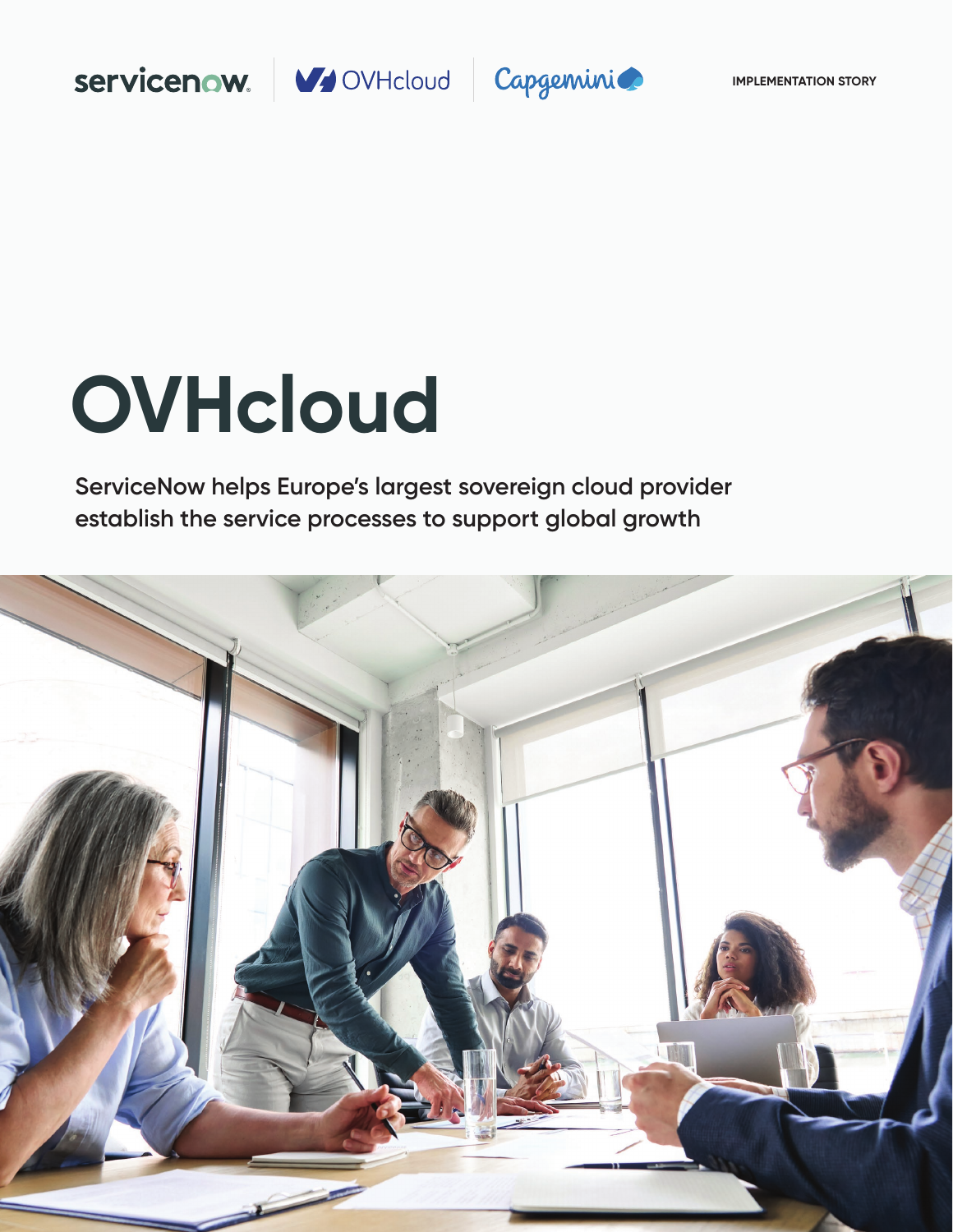





**OVHcloud is a global player and Europe's leading cloud provider operating over 400,000 servers within 33 data centers across four continents. It serves 1.6 million customers with a complete suite of cloud solutions.** 

# **Challenge**

Optimize the structure and processes around customer service to support global growth

# **Products**

- ServiceNow® Customer Service Management
- ServiceNow® IT Service Management

# **Solution**

Begin to automate common service requests and connect global service delivery teams

# **Process consistency to underpin global growth**

In an 'as-a-service' world, operational efficiency is everything. OVHcloud wants to bring global scale and consistency to its customer service. The business wants the ability to create distinct SLAs for different market segments. It recognizes that enterprise customers will have very different requirements from tech start-ups.

Customer support aims to assist in an effective, efficient, and impactful manner to increase loyalty and accelerate OVHcloud transformation while securing profitability.

OVHcloud has more than 1.6 million customers, hosts six million websites, and operates 33 data centers globally. Already strong in Europe, its next challenge is to accelerate growth globally, and more specifically in Asia and North America.

# **Creating a service platform**

ServiceNow Customer Service Management (CSM) replaces the previous homegrown solution, establishing a new platform for OVHcloud's service approach. It allows the business to begin to automate common requests and connect global service delivery teams.

 $\frac{1}{\langle 1 \rangle}$ 

**Industry:**

Cloud service provider



**Location:**  Paris, France

**People:**  2,600 employees

**75%**  reduction in case resolution times

**83%**  reduction in average speed of answer

**18k** 

cases handled through CSM per week across seven languages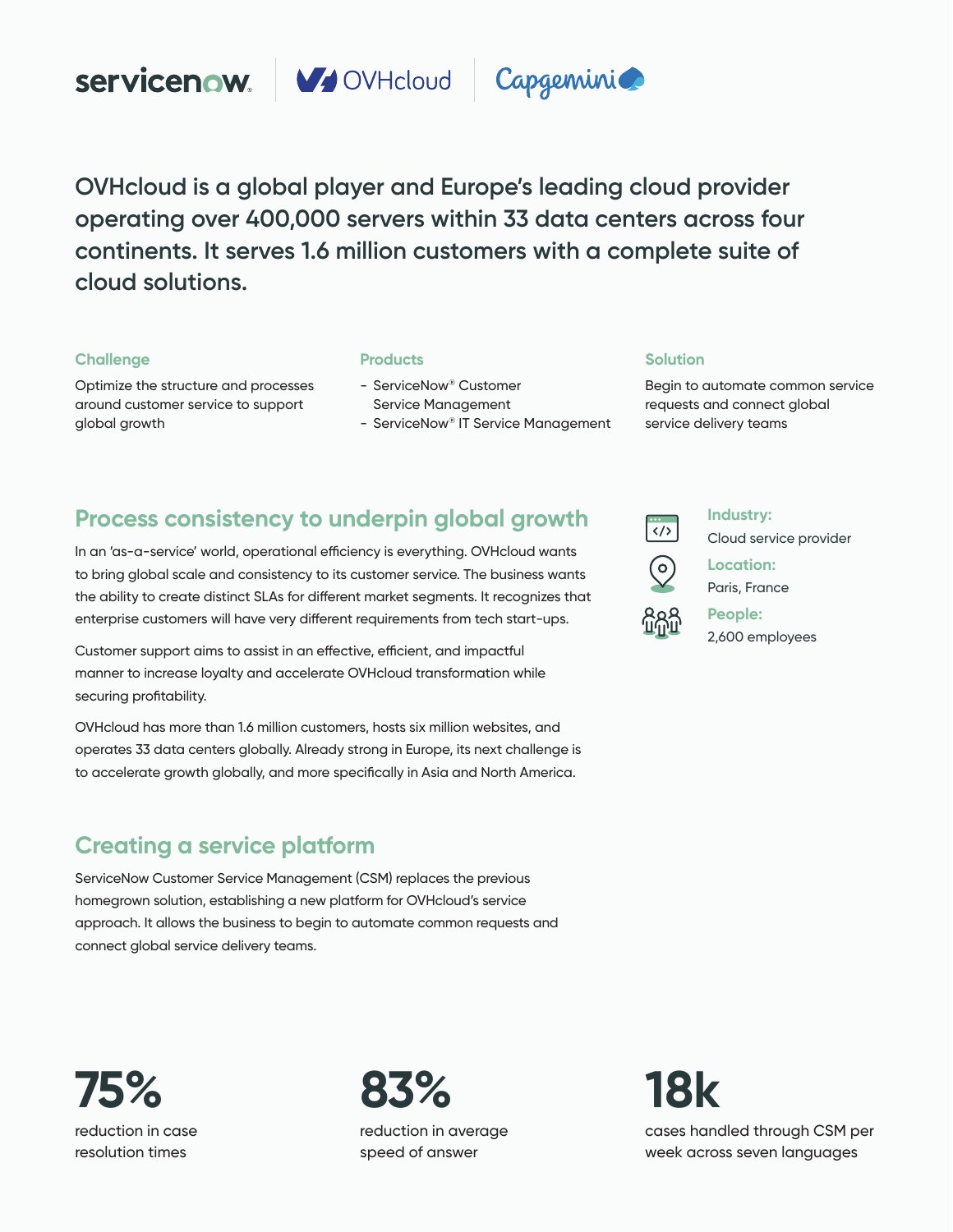



The solution was designed and deployed with the assistance of Capgemini, a ServiceNow partner and OVHcloud's global integration partner. Crucially, ServiceNow CSM is hosted on-premise, in line with OVHcloud's strategy for a sovereign cloud managed and hosted in Europe. This supports the business strategy of having a local presence with a global process.

"Compliance is a decisive factor for us," explains Boris Gougeon, Head of IT Support, OVHcloud.

Working closely with OVHcloud for years, Capgemini achieved a rich working knowledge of the environment with technical insight into the company's business goals. This was critical in helping to set up a strategic project focused on creating a dedicated Center of Excellence (nicknamed "The Factory") that would leverage the ServiceNow engagement. OVHcloud balances the right mix of out-of-the-box features with its bespoke tooling.

"Being on-premise with a CSM instance that has huge volume and activity, defining an internal team was key to being pro-active with technical challenges, and to be close to our everyday business challenges," says Jessy Gancel, Platform Owner and Lead of ServiceNow Internal Competency Center, OVHcloud.

Progress is evident. Over one year, OVHcloud has seen a 75% reduction in case resolution times and an 83% reduction in the average speed of answer to reach a global increase of 25% in quality of service. There are now clear SLAs for different customer segments.

"ServiceNow quickly allowed us to have finer control of our service activity and to be more responsive," says Stéphanie Jacquet, Head of Operational Excellence and Digital Customer Services at OVHcloud. "ServiceNow is one of the enablers making our vision come true."

# **Refining the platform**

CSM is currently being used by more than 500 agents in 11 contact centers worldwide, handling 18k cases a week across seven languages. With a solution developed to scale and support larger business goals, Capgemini helped OVHcloud in setting up a customer friendly portal for ServiceNow which includes knowledge bases. Next goals for implementation are an effective community management and virtual agent with live chat services.

"Working as a long-time partner has given us a clear sense of OVHcloud's priorities," says Habib Nouar, Projects and Consulting Lead at Capgemini. "With a focus on streamlining customer workflows, we could help them towards their goals and harness the full value of ServiceNow."



ServiceNow quickly allowed us to have finer control of our service activity and to be more responsive.

## **Stéphanie Jacquet**

Head of Operational Excellence and Digital Customer Services **OVHcloud** 

We aim to be a global player in the cloud services market. The proven capabilities of ServiceNow will be a key enabler.

# **Boris Gougeon**

Head of IT Support **OVHcloud**